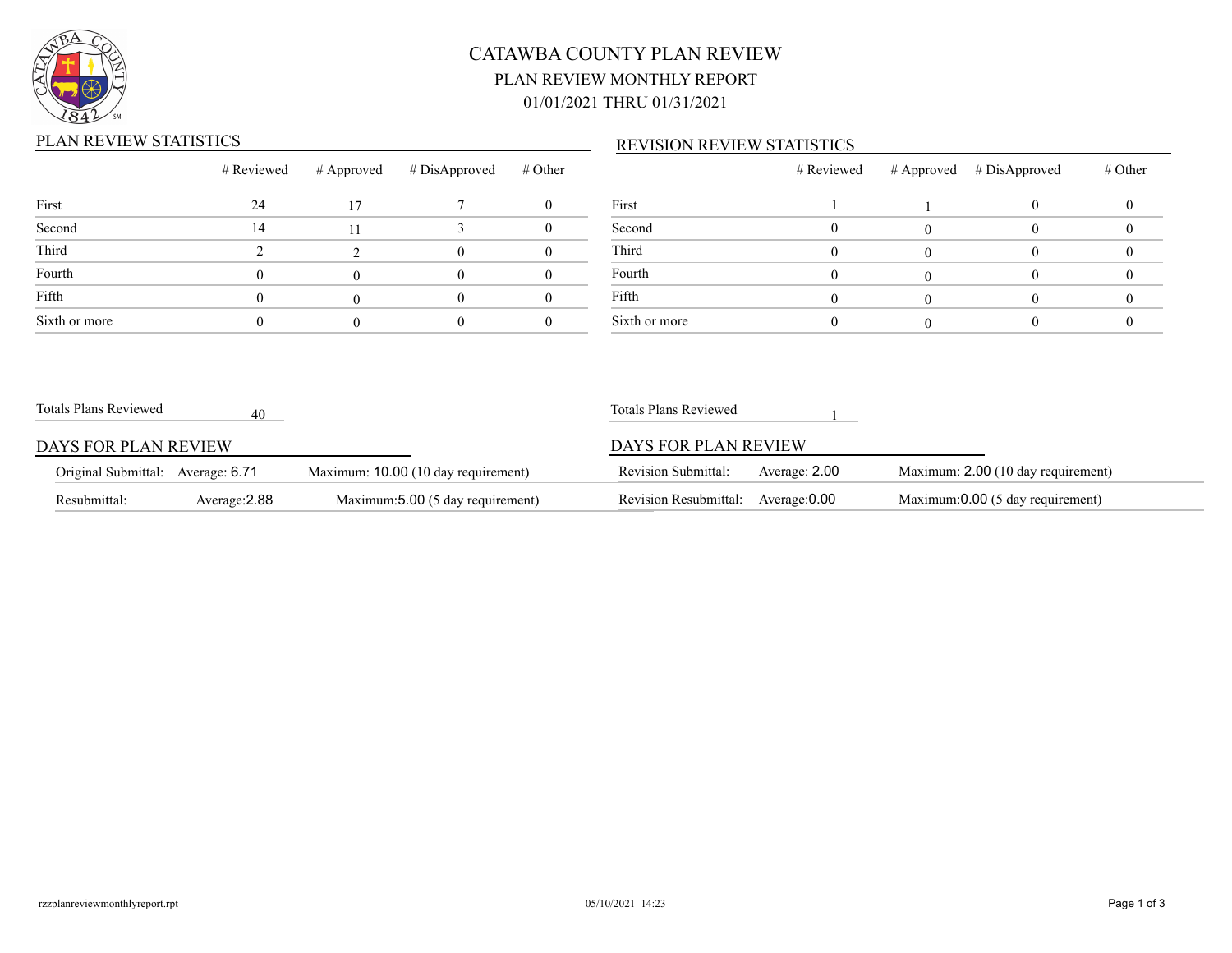

## CATAWBA COUNTY PLAN REVIEW PLAN REVIEW MONTHLY REPORT 01/01/2021 THRU 01/31/2021

#### TOWNHOME REVIEW STATISTICS

|               |  | $#$ Reviewed $#$ Approved $#$ DisApproved | $#$ Other |
|---------------|--|-------------------------------------------|-----------|
| First         |  |                                           |           |
| Second        |  |                                           |           |
| Third         |  |                                           |           |
| Fourth        |  |                                           |           |
| Fifth         |  |                                           |           |
| Sixth or more |  |                                           |           |

#### Totals Plans Reviewed

#### DAYS FOR PLAN REVIEW

| Submittal:   | Average: 7.00 | Maximum: 7.00 (10 day requirement) |
|--------------|---------------|------------------------------------|
| Resubmittal: | Average: 0.00 | Maximum: 0.00 (5 day requirement)  |

1

#### PLAN REVIEW RELATED INSPECTIONS

| <b>Total Number of Inspections:</b> |    |            |                    |     |  |             |
|-------------------------------------|----|------------|--------------------|-----|--|-------------|
| SAFETY                              | 13 |            |                    |     |  | 13          |
| ALE                                 |    |            |                    |     |  |             |
|                                     |    | <b>BLD</b> | MECH<br><b>ELE</b> | PLM |  | OTHER TOTAL |

### PLAN REVIEW RELATED INSPECTIONS BY INSPECTOR

| <b>Total Number of Inspections:</b> |      |  |                                 |  |
|-------------------------------------|------|--|---------------------------------|--|
| Noah McNeilly                       |      |  |                                 |  |
| David Smith                         |      |  |                                 |  |
| ** NO INSPECTOR ***                 | -RLD |  | ELE MECH PLM OTHER TOTAL SAFETY |  |